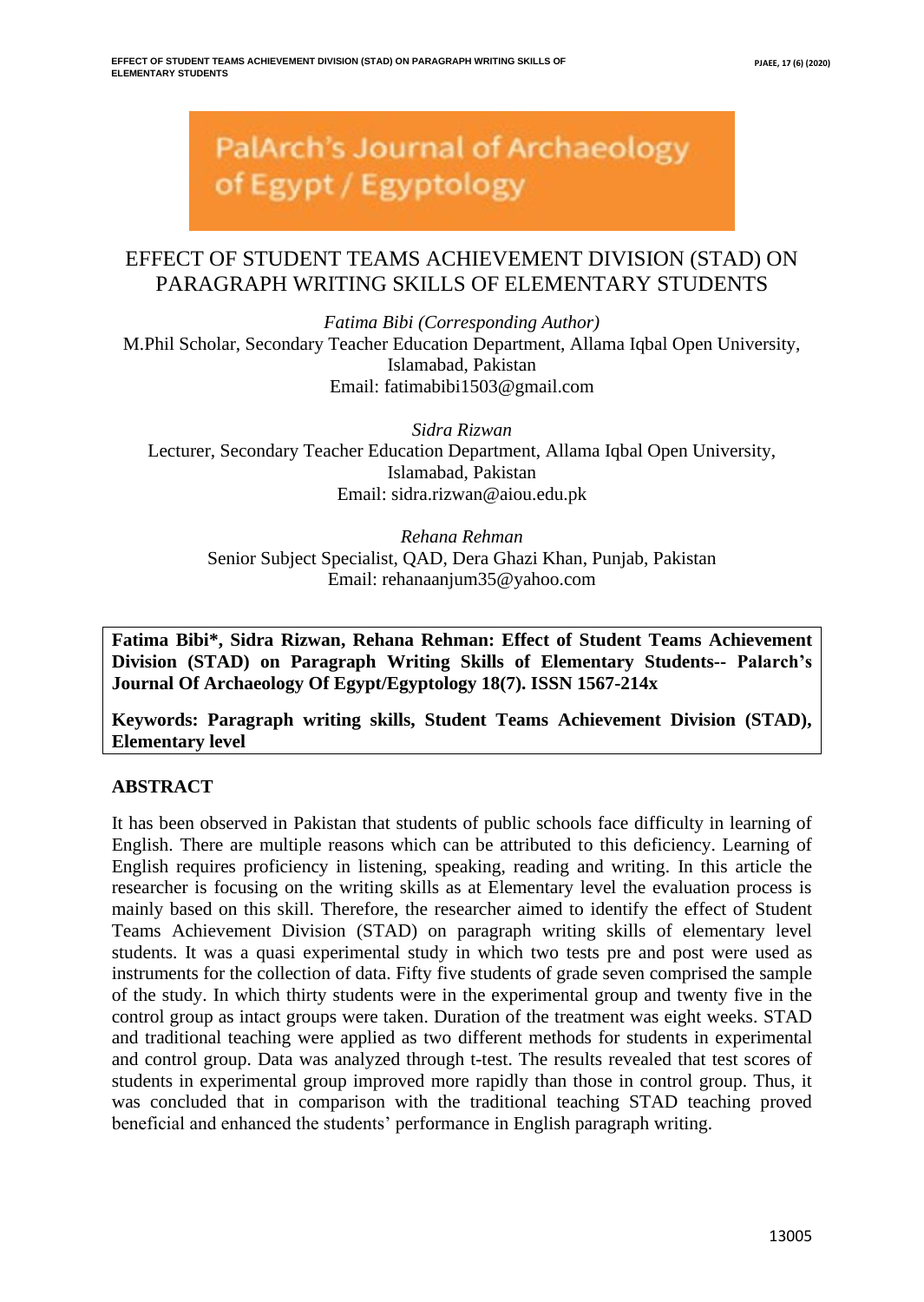## **Introduction**

 Writing is an established way to communicate in any language. Through communication one organizes and expresses thoughts, perceptions, and emotions. It also helps to develop technology for learning and knowledge laden way of life. Knowledge is the epitome of understanding, comprehending and producing text in written and oral forms.

 Writing is one of the essential skills to be acquired in order to communicate in a language. Reading and writing are the two active skills of a language and occur one after the other in a systematic fashion respectively. The organizational abilities required for language learning mainly depend on writing skills of the learner (Byrson, 2003).

According to Berman & Cheng, 2010 writing has proved to be the most difficult skill for the students to master as compared to the other three language skills. A written paragraph can be in the form of text both narrative and descriptive. The writing skill is supported by reading skill as it complements the language proficiency. There are many ways of teaching writing skills which have been used time and again and proven fruitful. Kagan & High, 2002 stated that cooperative learning can be used to develop writing skills in students.

With reference to Innovative learning, 2009 the Student Teams Achievement Division (STAD) is one of the forms of cooperative learning. In STAD the students are divided in study groups of four to five heterogeneous members in each group. These groups are labeled as teams. The students in each team have diverse background and ability.

## STAD vs Traditional Teaching

In STAD students work in groups and four to five students information sharing is richer in resources than a single student's resource. Multiple minds in a group have better chances of problem solving as different strategies can be applied as compared to a single brain working in isolation. Sharing of thoughts among group members lead to better understanding of self and others through communication regarding different ideas and possibilities. ("Advantages of STAD," 2013).

## Components of STAD

Salvin, 2009 proposed the following five components of STAD:

## a. Presentation by the teacher

 The lesson planning is done by the teacher which is carried out in an organized way in the form of teaching and explanation. The students actively interact with the worksheets which are presented during the lesson and they have to complete them in order to accomplish the assigned tasks.

b. Students work in groups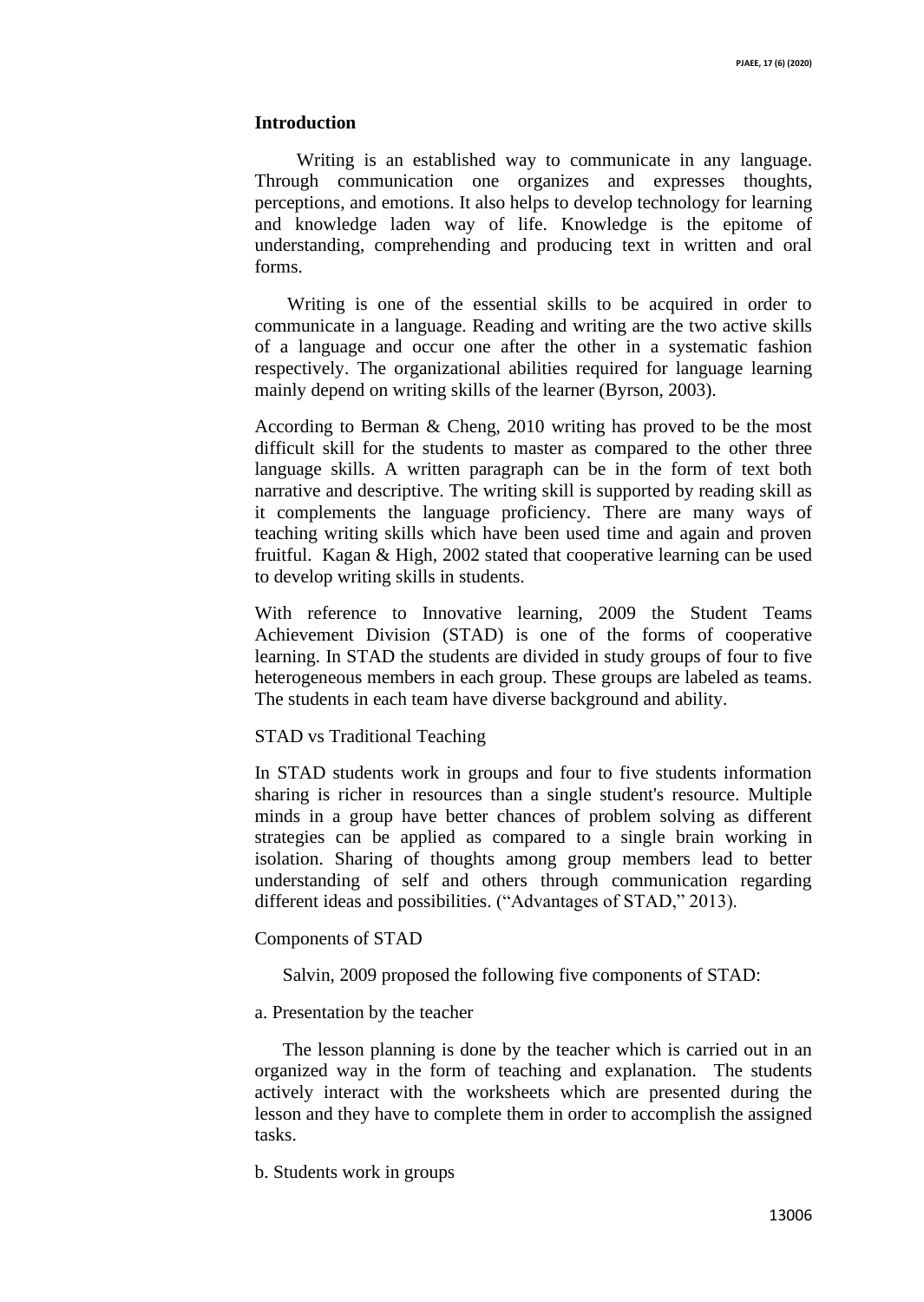The students work in mixed ability groups of 4 to 5 members. At this stage students learn to work together, share ideas to achieve a combined goal. All the members of the group have to be involved in the worksheets in order to accomplish the task and gain individual score as well. This is an opportunity for peer learning as no student in the group is allowed to remain passive as in the next stage they have to score individually on the test related to the task.

# c. Assessment

 After the group activity the students attempt a test of the assigned task individually without any form of support from the other group members or teacher. Here the individual's competence is assessed and the score for each member adds up to the scoring of the group and the comparison between the scores on different tasks reveals the improvement of the individual student as well as the group consecutively.

#### d. Improvement in every student's scores

 This relates to the premise that as every student is given feedback on the test in a group this gives each student the motivation to work harder for the next assignment and increase their individual score which will lead to the higher scoring of the group. The score of each student is compared with his/her base score of the previous task and if the present score is higher than the base score only then he/she will be able to contribute to the group score.

#### e. Awards to the groups

 In each group the members get rewarded in the form of certificates or their names are put up on bulletin boards if their group attains the scoring criteria. The teacher is responsible for rewarding the members of the winning groups. Thus making the students realizes the value of collective effort and mutual accomplishment which boosts the morale of every student to put in his/her share of score to meet the criteria of group evaluation. In this effort the high achievers help the average and below average students in understanding and accomplishing the task to gain good score.

Different research studies pertaining to the application of STAD provided an empirical evidence to support the current study.

Mustika (2015) tried to improve the writing skill of third grade students through STAD. Their research concluded that the descriptive writing skills of students improved when they worked in small groups made on heterogeneous abilities.

Hayatunisa (2014), in a case study reported that STAD was useful for the students both in Education and social life. It also helped to encourage students in learning more.

Makkasau & Hafid (2013) in their study found that the activities of both teacher and students improved through STAD.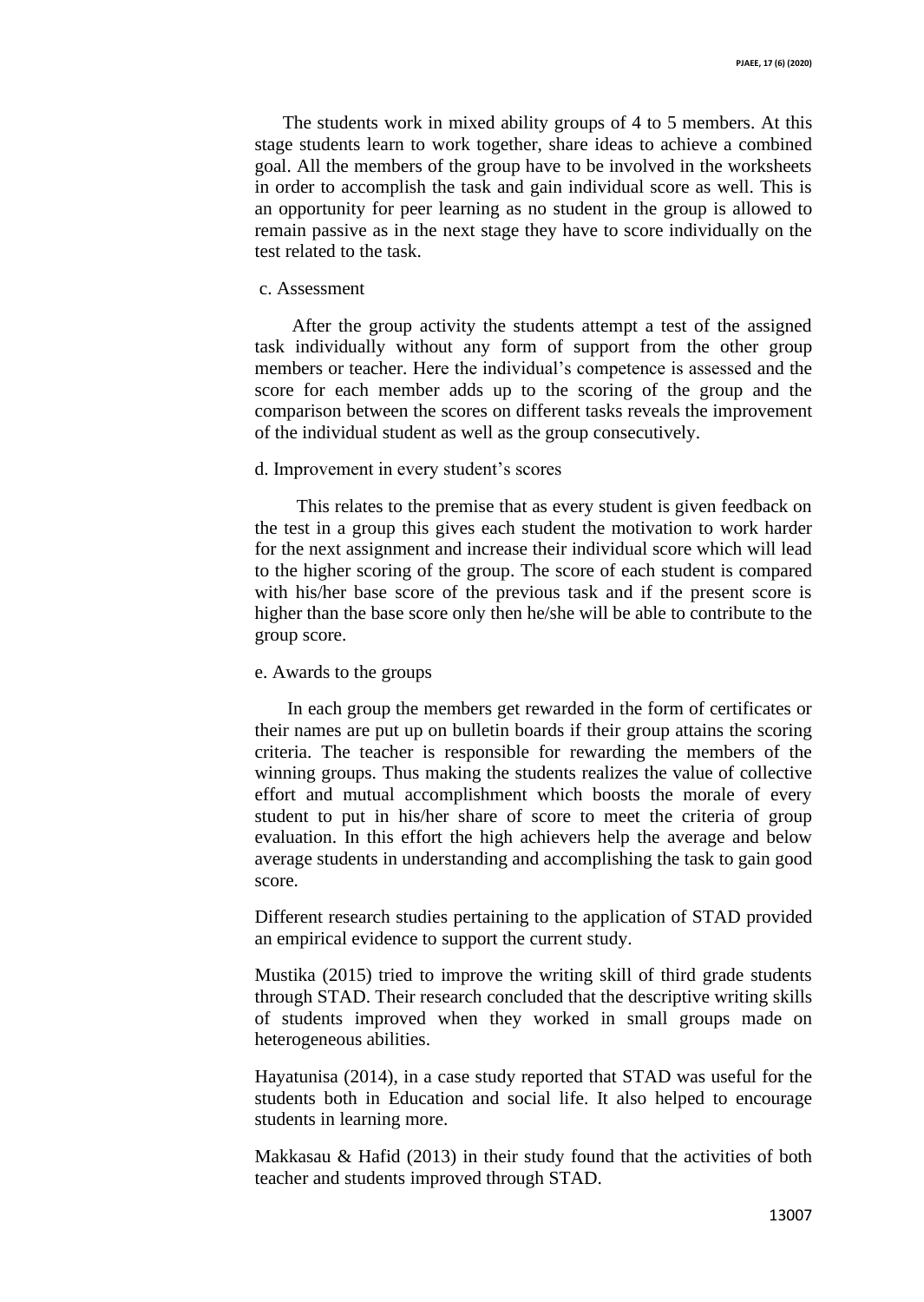Alijaian (2012) conducted an experimental study using STAD and found that the experimental group was better in terms of English achievement than the control group.

In 2008 Muhammad, Nair & Fletcher used STAD in a quasi experimental research for improving the writing skills of Pre-University students. The treatment was for eight weeks. It was concluded that STAD yielded better results than conventional teaching.

## **Hypothesis of the study**

H0: There is no significant difference between the paragraph writing skills of students taught through STAD and Traditional teaching.

#### **Methodology**

In this study, quasi experimental research with static pretest-posttest design was used. For the sample of the study two intact groups were taken. To know the paragraph writing skill of the students, pretest was used. The treatment group was taught through STAD method whereas the control group was taught through traditional method. Posttest was applied after receiving the treatment.

The following diagram shows the study design.

| $\lambda$ | X1             | O        |
|-----------|----------------|----------|
|           |                |          |
| $\Omega$  | X <sub>2</sub> | $\Omega$ |

(Frankael, 2012)

Two groups from class seven were already formed and in this diagram, they are indicated through dashed line. X, here, indicates treatment, hence, X1 and X2 symbolize two different treatments i.e. STAD method and traditional method of teaching. The symbol O indicates before and after the treatment.

#### **Treatment of Experimental Group**

There were 30 students in experimental group which were equally divided in six groups. So total six groups with five students each, comprised experimental group. All the six groups were mixed ability groups as the students of above average, average and below average ability level were selected as representatives to form equal mixed ability group level. The students were labeled after the letters of alphabet. To maintain the record of each student's score in a group, a team summary sheet was developed. The score of pretest by each student was recorded as base score.

a. Teaching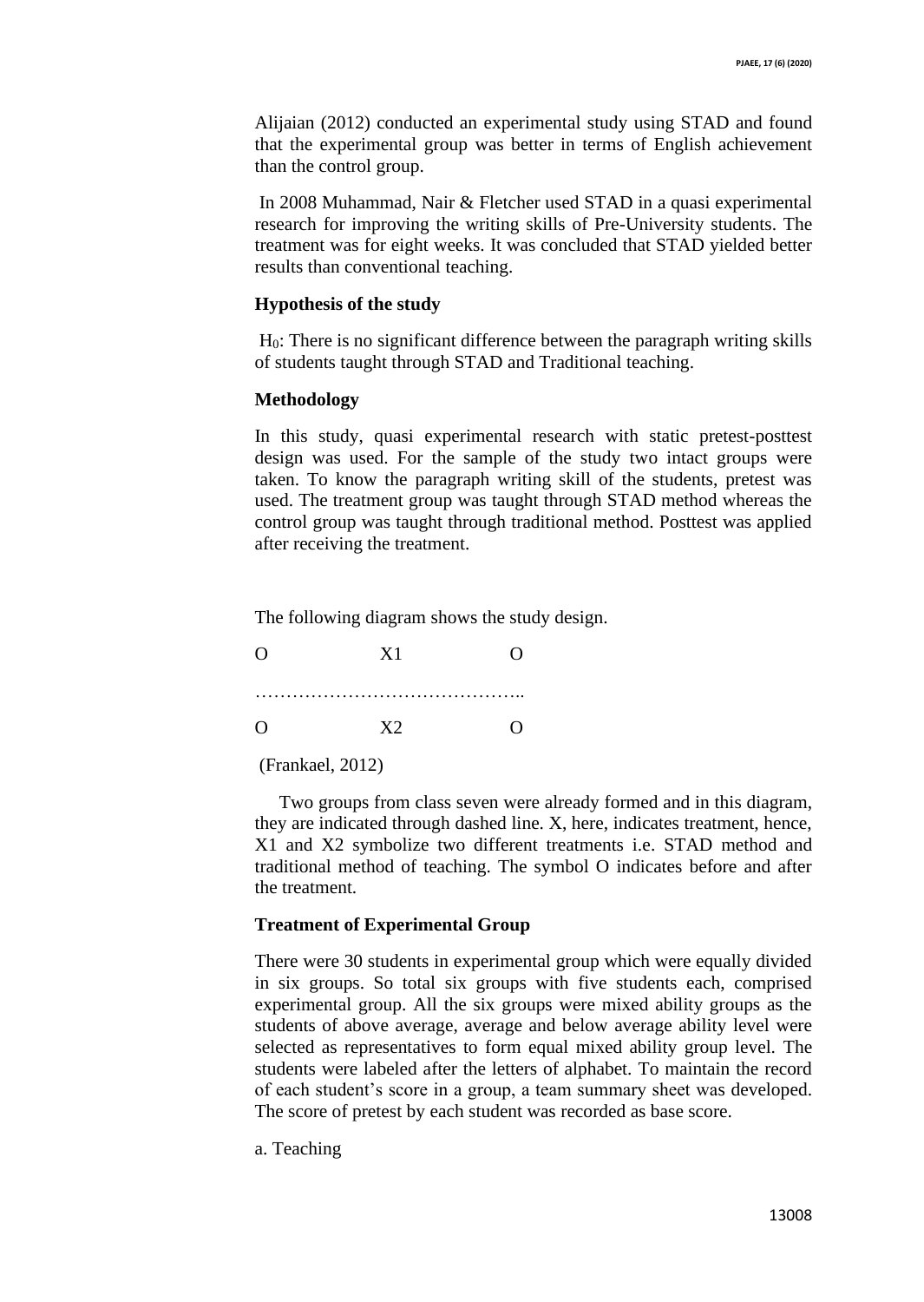For the purpose of teaching, period of English was selected from timetable. Each lesson was distributed in four days period timing of 40 minutes The days were named as day 1,2,3 and 4 divided for teaching, team study, test and team awarding respectively. The different topics of the lesson consisted of parts like topic sentence, main idea, five to seven sentences related to topic, closing sentence, punctuation, spelling and indenting.

#### b. Team Study

 The team members worked in groups and helped each other in understanding the lesson during group task. The students could use worksheet to practice writing skill. In order to work in team and help group members, only one worksheet was given to each group.

c . Test

 in a 40 minutes period, on every third day of the lesson, a test (individual quiz) was taken. These tests/quizzes were properly checked and scored as per assessment.

## d. Improvement points and Team Score

 To find an average score, individual improvement as well as team scores were calculated. The base scores through tests were the basis for students to score points for their teams. The points of improvement were given to the students according to tgier base scores.

The basic objective to use base score and improvement points was to encourage the students to work harder to get good score for their teams as compared to their past achieved score as the awards were given on the basis of present scores only.

Team summary sheets were used to record each member's improvement points. These sheets were used to calculate and then to divide the team members' improvement scores by the total number of working team members.

 The teams were given three types of awards on the basis of average scpres of the whole team. They were labeled as good team award, great team award and then super team award.

## e. Awarding the Team Certificate

 the awards of good team, great team and super team were given after calculation of team scores. The awards were in the form of certificates. The teams who could not score well were also encouraged to perform better in next lesson.

#### f. Starting the next lesson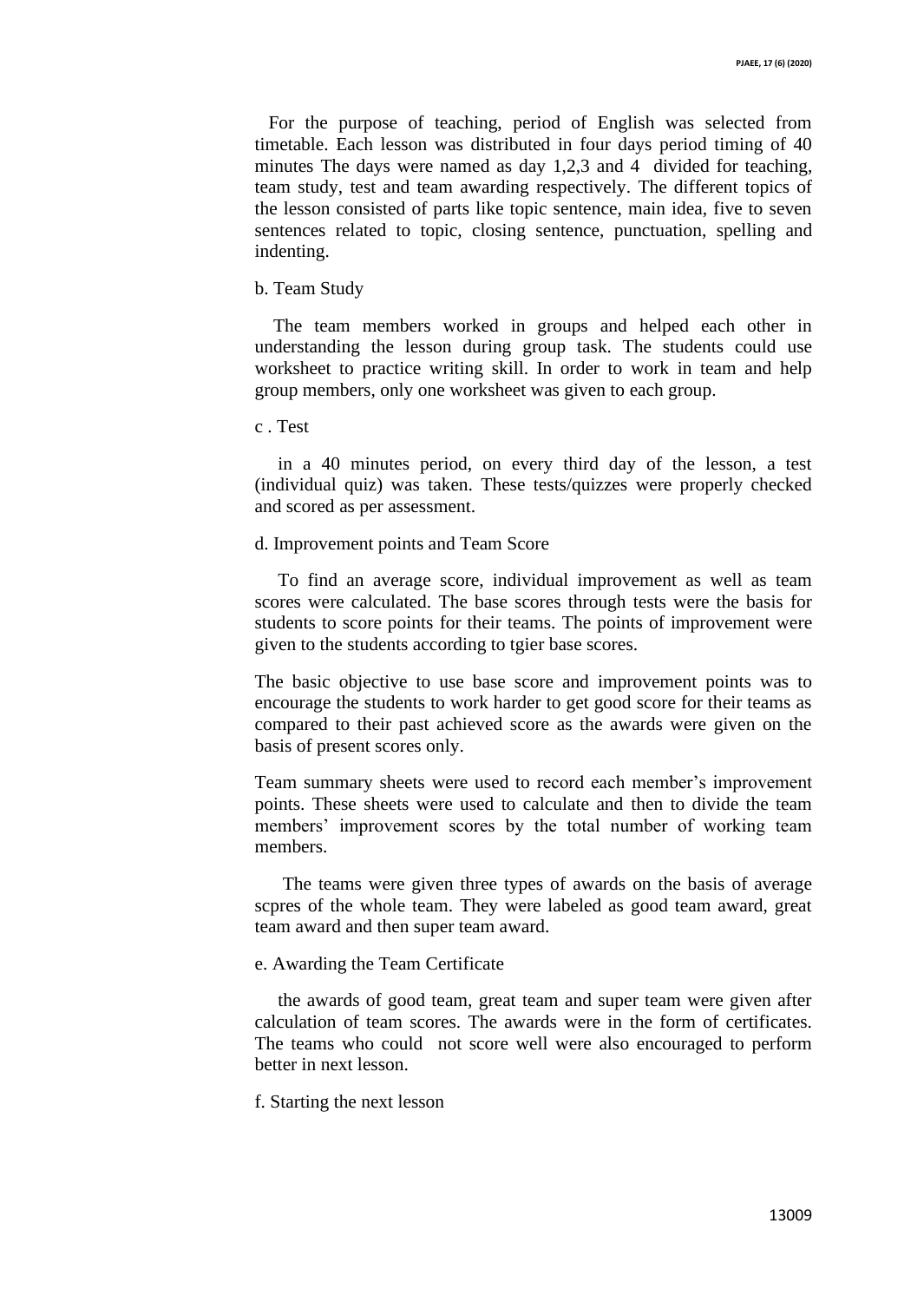Similarly, next lesson was also set, with same sort of activities and scoring formula as used in the previous one. The students participated actively and performed well in the given activities.

## **Procedure of study for Control Group**

 The control group was also taught eight lessons in eight weeks using traditional method. Each lesson was delivered in four days as it was divided in four days for experimental group. Duration of the period was 40 minutes. The teacher in control group was another teacher. The first day was for teaching of lesson, second day was the day of partial recapitulation (oral revision of some parts of paragraph) and generalization (explanation of the parts of paragraph by asking students to provide examples with sentences).Third day was the day for application of gained knowledge (asking students to write a paragraph on the given topic). Recapitulation was done on the fourth day. All the parts of paragraph were revised for the students.

#### **Results**

Pretest was administered to know the writing ability of the students at elementary school level. Table 3.1 identifies the paragraph writing skills of students at elementary level.

| Dimension               | N  | Mean scores | S.D  |
|-------------------------|----|-------------|------|
| Pre-test of Exp. group  | 30 | 5.48        | 1.70 |
| Pre-test of Cont. group | 25 | 4.84        | 1.43 |

Table 3.1: *The pre-test scores of students in experimental and control group*

Table 3.1 shows the scores achieved by the students of experimental and control group before the treatment. Out of total score of 28, the students of experimental group scored 5.48 and the control group scored 4.48 revealing very low scores on the part of both groups which indicate the need to improve paragraph writing skill by the students.

Table 3.2 reports the results of application of STAD method for improving paragraph writing skills of class seven students.

Table3.2: *Paired samples t-test of Experimental Group*

| Dimension |    | Mean  |      | di    | t-value   |
|-----------|----|-------|------|-------|-----------|
| Pre-test  | 30 | 5.48  | 1.70 |       | 19.83     |
| Post-test | 30 | 16.42 | 2.90 | 10.93 | $p = 000$ |

Level of Significance 0.05

Table 3.2 reveals the mean score of the students in the experimental group both in pretest and posttest. It shows the significant difference in the scores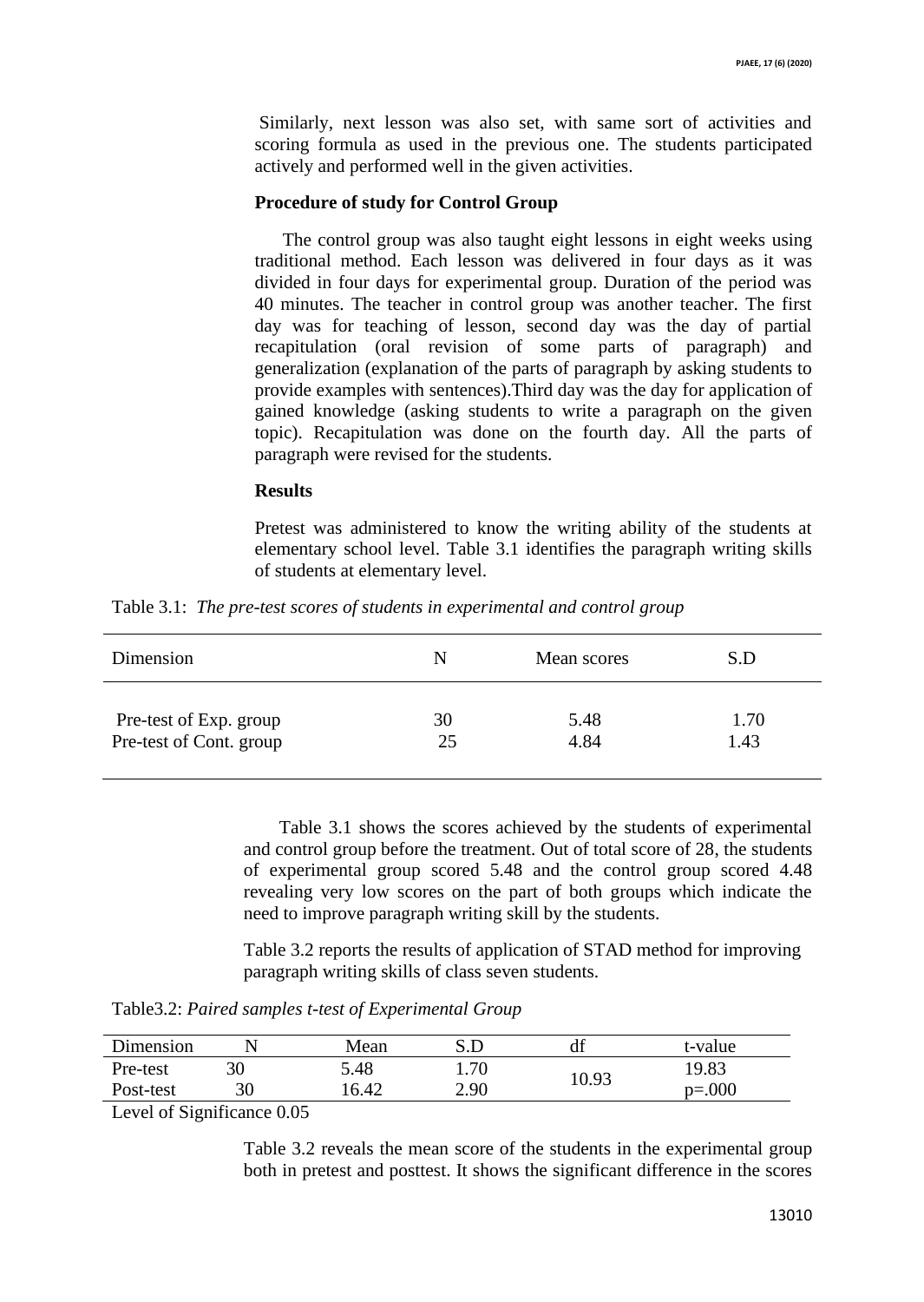achieved by students before and after the application of STAD method. The difference in mean was 10.93 with 0 p value. The level of significance was 05 (t-value =  $-19.26$ , p = 00 < 0.05). This difference revealed the gradual improvement in the skill of paragraph writing of students in the experimental group.

Table 3.3 displays the analysis of students' scores before and after learning through Traditional method in control group. To see the difference in paragraph writing skill of students before and after the application of treatment paired sample t-test was used. By using paired sample t-test mean scores of the students in pretest and posttest were compared. Table 3.3 shows the mean scores of pretest and posttest of the students in the control group.

Table 3.3: *Paired samples t-test of the Control group*

| Dimension |                        | Mean |              | df   | t-value     |
|-----------|------------------------|------|--------------|------|-------------|
| Pre-test  | $\cap$ $\subset$<br>رے | 4.84 | 1.61         |      | 9.73        |
| Post-test | າ ເ<br>ىك              | 9.98 | 212<br>ل 1 . | 5.14 | $p = 0.000$ |

Level of significance 0.05

Table 3.3 shows that the students in the control group showed the difference in mean by  $5.14$  at  $p= .000$ . This reveals the students' improvement in paragraph writing by the control group.

Table 3.4 highlights the comparison of STAD method with Traditional method on paragraph writing skills of class seven students.

Table 3.4: *Independent samples t-test*

| Dimension          | N  | Means | S.D  | df   | t-value  |
|--------------------|----|-------|------|------|----------|
|                    |    |       |      |      |          |
| Post-test. Ex. gr. | 30 | 16.42 | 2.90 | 6.44 | 9.22     |
| Post-test.Con.gr   | 25 | 9.98  | 2.13 |      | $p=.000$ |

Level of significance 0.05

To compare the effect of STAD method with the effect of traditional method on the paragraph writing skill of the students, independent sample ttest was administered on posttest of experimental and control group. The result of mean score of posttest shows difference in the posttest score of the students of experimental and control group. It also indicated that both experimental and control group students improved their paragraph writing skills.

#### **Conclusion**

The difference between scores of posttest in both the groups was significant favoring STAD method. Although both traditional and STAD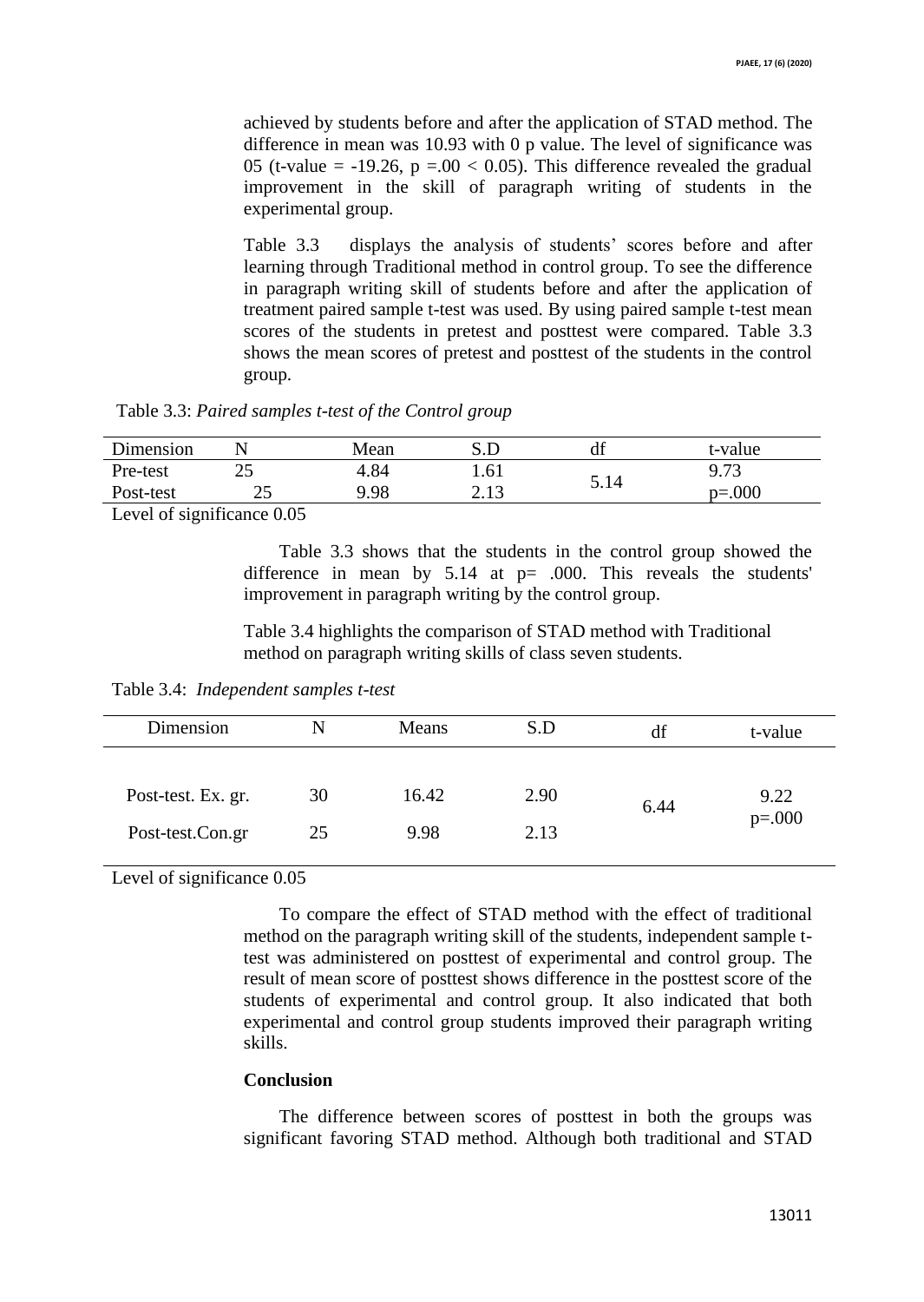methods had their effects on the writing skills of the students, yet the students taught through STAD method showed better performance.

#### **Discussion**

The study was conducted in Govt. Middle School Marghuz (Swabi). A certified teacher taught the groups through traditional method, whereas STAD method was applied by the researcher herself. The observation of the whole experiment was done by these two teachers. The sample size for the study was 55 students that is quite enough sample size for experimental research. A sample of 59 students was used in the experimental study of Abbas (2010) who concluded that experimental group produced better results than control group. The treatment lasted for eight weeks. Tran (2014) also conducted an experimental study comprising eight weeks. He concluded that students' mental process can be motivated, knowledge can be enhanced and success can be increased by cooperative learning.

The findings show that STAD had significant effect on the students of class seven in paragraph writing skills. The results of the study are familiar with the results of other studies except a study by Ishtiaq, Ali & Salem (2017). They concluded that STAD method did not have any significant effect on the learning of students. This was due the study time duration that was only two week, otherwise, STAD method was found better than traditional method.

Teaching learning process has different areas and clarification of ideas is one of them. STAD method as a method of cooperative learning focuses on this area as students work in teams and express their ideas with their team members. Dunn (1997) cited in Gokman (2009) that students explain their ideas and doubts on any topic in a calm situation, using cooperative learning methods. It also helps the students in involving in learning activities and improving their performance. Drakford (2012) found out that cooperative learning can be helpful in learning process regarding students' involvement. STAD method encourages students to help each other in a team. Johnson & Johnson (1992) listed the benefits of group, in which the students judge their own understanding, work for group success, develop important social skills, get group involvement feedback and present the importance of team work. This method is useful for solving problems and developing confidence in the students. Yumi &Erina (2015) resulted in their study that cooperative learning enhances self-confidence towards writing. It is also useful in creating friendly environment. Gambari, Yusaf & Thomas (2015) concluded their experimental study by stating that cooperative learning is found more effective and friendly in comparison to individualized computer instruction. Najmunnisa, Haq & Saad (2015) stated that cooperative leaning methods are very helpful for teachers in developing their teaching experiences.

## **Recommendations**

The better results demand teachers to be involved in teaching learning process more actively. The teacher is required to observe and guide the students where it is needed. Cooperative 'learning methods especially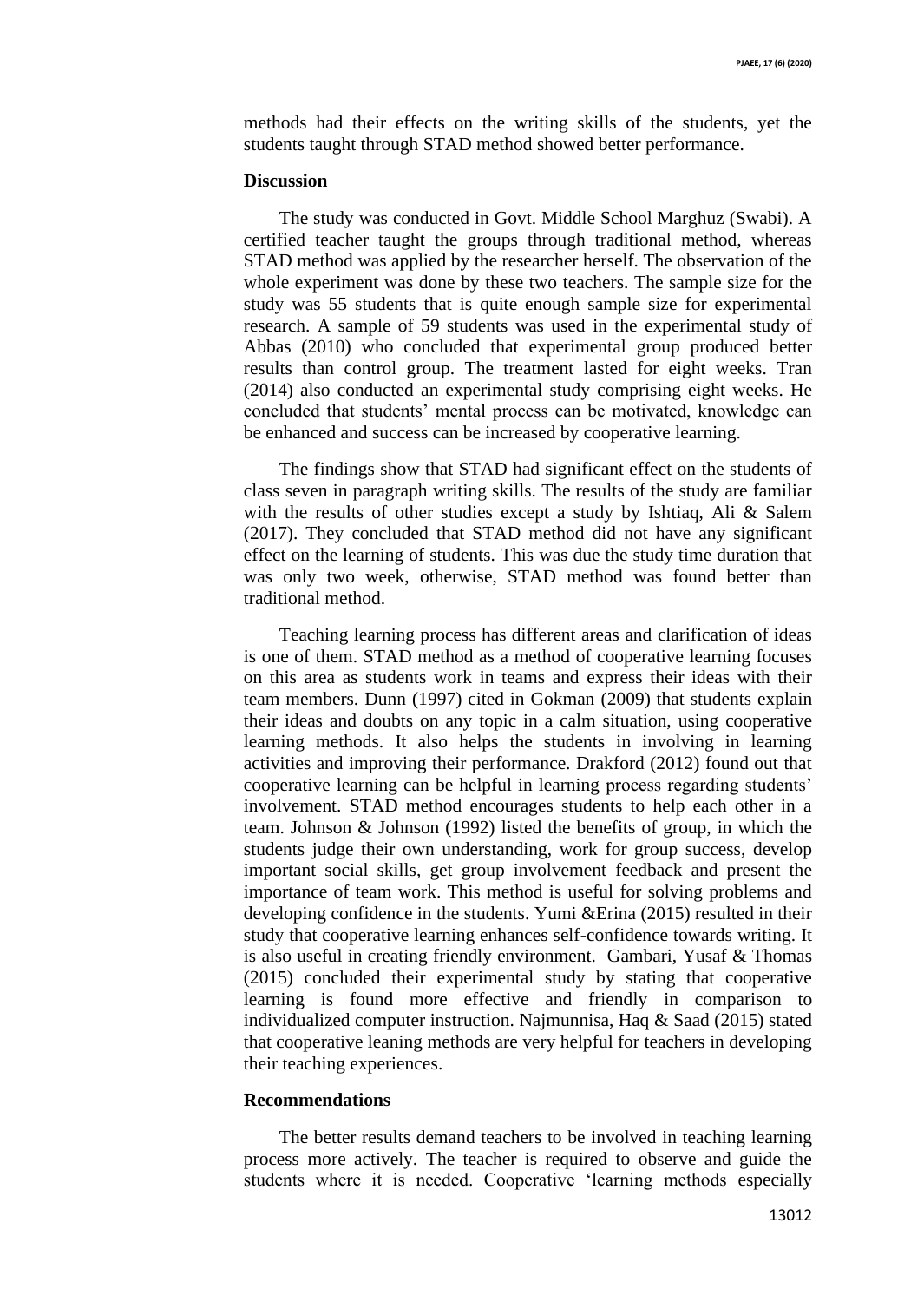STAD method requires a lot of time to consider duration of period for lesson sequence. The same method can be used for improving descriptive or narrative type of writing. The method can also be used for adult teaching. One thing is very important in this regard that the students need to be trained in advance how to use this method. The members of different groups develop a sense of competition. The teacher should be careful that jealousy may not be developed between groups. This study was for improvement of both descriptive and narrative writing but letter writing story writing, dialogue writing in the subject of English may also be enhanced using this particular method of cooperative learning.

## **References**

- Abbas, A. (2010). The effect of cooperative learning on the academic achievement and retention of the Mathematics concept at the primary School in Holy Makkah. J. King Saud University.*Edu*.*Sci7IslamicStudies*, 22 (2), 13-2.
- Alijanian, E. (2012). The effect of Student Teams Achievement Division Technique on English Reading skills of 9<sup>th</sup> grade Yameni students and their attitude towards the Strategy. *International Journal of Research in Humanities*, *Arts and Literature*, 4(2), 41-58.
- Berman, R., & Cheng, L. (2010). English Academic Language skills: Perceived Difficulties by undergraduate and graduate students, and their academic Achievement. *Canadian Journal of Applied Linguistics*, 4  $(1-2)$ , 25-40.
- Byrson, F. K. (2003). An examination of two methods of delivering writing instruction to fourth grade . Un published master thesis. Texas Woman's University, Texas.
- Drakeford. (2012). The effect of Cooperative Learning on the classroom participation of students placed at Risk for social failure. *Psychology Research*, 2 (4), 239-246.
- Frankael, J. (2012). *How to design and Evaluate Research in Education*. Published by Mc Graw-Hill. A business unit of the McGraw –Hill Companies, Inc., 1221 Avenue of Americans, New York, NY 10020.P. 270.
- Gambari, A, I., Yusaf, M, O., & Thomas, D, A. (2015). Effects of Computer-Assisted STAD, LTM and ICI Cooperative learning Strategies on Nigerian Secondary Students' achievement. Gender Motivation in Physics. *The Malaysian online Journal Educational Science* 3 (4).
- Gokmen, S. (2009). *The effects of Cooperative Learning on learning outcomes and Reactions to training in an in-service training course the graduate school of Social Science*. Ph.D thesis in Philosophy,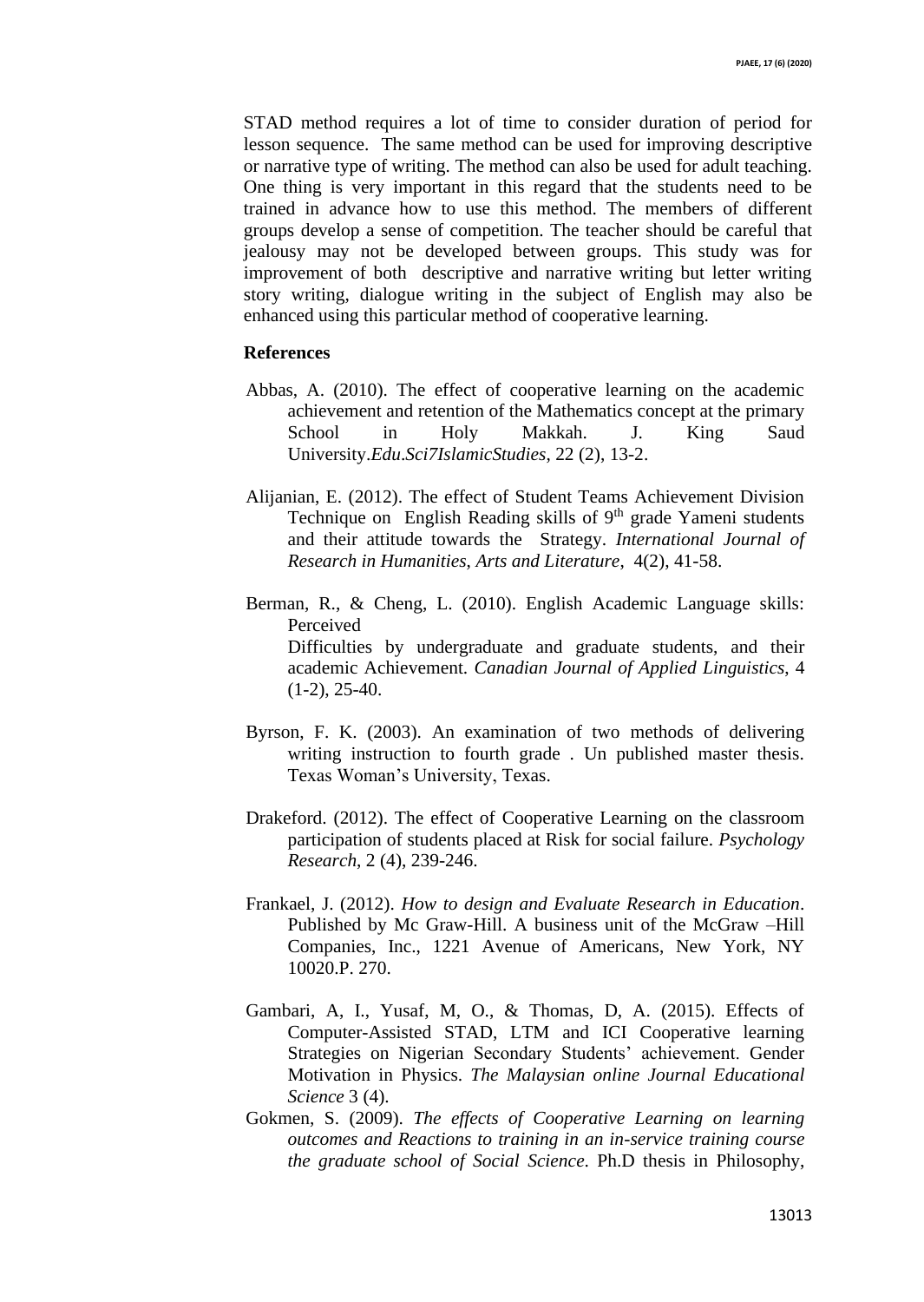Middle East Technical University. Department of Educational **Sciences** 

- Hayatunsia, L. (2014). Student Teams Achievement Division (STAD) technique in teaching writing narrative text. *Journal of English and Education Research*, 2 (1),17-26.
- *Innovative learning*.(2009). Student Team Achievement Divisions. Retrieved on May 9, 2012, from: http:://www-innovative learning/ Cooperative – learning.
- Ishtiaq, M., Ali, Z., & Slem, M. (2017). An Experimental Study of the effect of Student Teams Achievement Division (STAD) on Vocabulary Learning of EFL adult learners. *Arab World English Journal*, 8 (3), 2229-9327. Available at: <http://dx.dio.org/10.24093/awej/>
- Johnson, D.W., & Johnson, R.T. (1992). Implementing Cooperative Learning.  *Contemporary Education*, 63 (3), 173-180.
- Kagan, S & High, J. (2002). Kagan Structures for English language learners: Kagan Online Magazine. Available at: [http://www.Kaganonline.com](http://www.kaganonline.com/)
- Makkasau, A., &Hafid, H. (2013). Application Cooperative Model type STAD

 (Student Teams Achievement Division) to increase mastery of students learning Result of grade VI Elementary School Kasi-Kassi Makassar. *International Journal Science and IT Management*, 2 (5), 2251-1563.

- Muhammad, R. A .,Nair, S ., & Fletcher. A.L. (2008). Using Cooperative Learning Approach to enhance writing skills of Pre- University students. *Educationists University Sains Malaysia, 11(1), 1907- 8838.*
- Mustika, N. (2015). *Improving students' descriptive writing ability using STAD in*

 *Pirayanawin Klonghinwittaya school NIM 1110231081, University of* 

 *Muhammadiah Jember faculty of teacher training and Education . English* 

 *Education program*. Available at: file./users/hamid/ Download/ Documents/ Descriptive / 2015 STAD.pdf